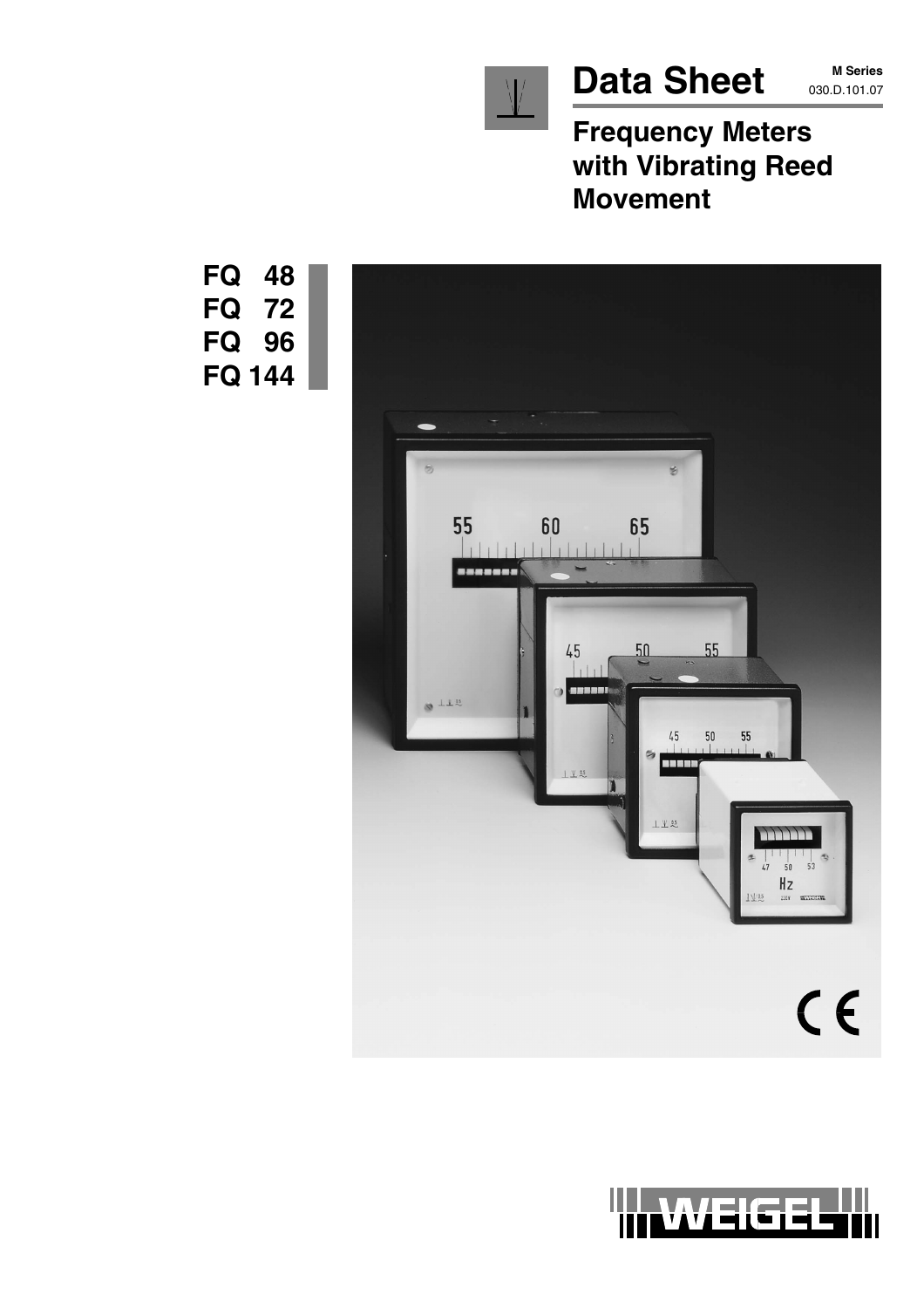## **Application**

The frequency indicators **FQ 48/72/96/144** (M series) are used to measure frequencies of power supplies and/or generator sets in spans of rated frequencies 50 Hz or 60 Hz.

The indicators are suitable to be mounted in switchboards, generator sets, machine tool consoles or mosaic grid panels.

#### **Movement**

Vibrating reed movement.

Each reed is tuned to a different value in the frequency span.

### **Mechanical Data**

| case details       |                                      | square case suitable to be mounted<br>in control / switchgear panels, machine tool |           |                                                |
|--------------------|--------------------------------------|------------------------------------------------------------------------------------|-----------|------------------------------------------------|
|                    |                                      | consoles or mosaic grid panels, stackable                                          |           |                                                |
| material of case   |                                      | thermoplastics, flame retardant (FQ 48)<br>pressed steel (FQ 72/96/144)            |           |                                                |
| material of window | qlass $\blacktriangleright$          |                                                                                    |           |                                                |
| colour of bezel    |                                      | black (similar to RAL 9005) $\blacklozenge$                                        |           |                                                |
| position of use    | vertical $\pm 5^{\circ}$ $\bullet$   |                                                                                    |           |                                                |
| panel fixing       |                                      | plate springs (FQ 48)<br>WEIGEL screw clamps (FQ 72/96/144)                        |           |                                                |
| panel thickness    | $115$ mm                             |                                                                                    |           |                                                |
| mounting           |                                      | stackable next to each other                                                       |           |                                                |
| terminals          | wire clamps $C6 \blacktriangleright$ | hexagon studs, M3 x 6 screws and                                                   |           |                                                |
|                    |                                      | (FQ 72 >100V or FQ 96 >500V)                                                       |           | connector blades 6.3 x 0.8 for protective wire |
| dimensions (in mm) | FQ 48                                | FQ 72                                                                              | FQ 96     | FO 144                                         |
| hezel              | 48<br>п                              | - 72<br>П.                                                                         | 96<br>п   | 144<br>п                                       |
| case               | 45<br>п                              | 66.5<br>п                                                                          | 90.5<br>□ | 137<br>п                                       |
| depth              | 61                                   | 52                                                                                 | 58        | 58                                             |
| panel cutout       | □45.2+0.3                            | ⊟68.3+0.4                                                                          | ⊟92+0.8   | □138+1                                         |
| weight approx.     | $0.15$ kg                            | $0.3$ kg                                                                           | $0.4$ kg  | $0.8$ kg                                       |
|                    |                                      |                                                                                    |           |                                                |

### **Electrical Data**

| measuring unit                                              | frequency                                                                                                                                                              |
|-------------------------------------------------------------|------------------------------------------------------------------------------------------------------------------------------------------------------------------------|
| variation permissible                                       | rated voltage $\pm 10\%$                                                                                                                                               |
| overload capacity (acc. to DIN EN 60 051-1)<br>continuously | 1.2 times rated voltage                                                                                                                                                |
| measurement category CAT III                                |                                                                                                                                                                        |
| operating voltage                                           | refer to Measuring Ranges                                                                                                                                              |
| pollution level                                             | 2                                                                                                                                                                      |
| enclosure code                                              | IP 52 case front side $\bullet$<br>IP 00 for terminals without protection against<br>accidental contact<br>IP 20 for terminals protected against<br>accidental contact |

### **Measuring Ranges**

| frequency ranges |                              | resolution                 |       |    | number of reeds |                     |
|------------------|------------------------------|----------------------------|-------|----|-----------------|---------------------|
| 47  50  53 Hz    |                              | 1 Hz                       |       | 7  | $(FQ 48$ only)  |                     |
| 47  50  53 Hz    |                              | $\frac{1}{2}$ Hz           |       | 13 | (except FQ 48)  |                     |
| 44  50  56 Hz    |                              | 1 Hz                       |       | 13 | (except FQ 48)  |                     |
| 45  50  55 Hz    |                              | $\frac{1}{2}$ Hz           |       | 21 |                 | (except FQ 48/72)   |
| 57  60  63 Hz    |                              | 1 Hz                       |       | 7  | (FQ 48 only)    |                     |
| 57  60  63 Hz    |                              | $\frac{1}{2}$ Hz           |       | 13 | (except FQ 48)  |                     |
| 54  60  66 Hz    |                              | 1 Hz                       |       | 13 | (except FQ 48)  |                     |
| 55  60  65 Hz    |                              | $\frac{1}{2}$ Hz           |       | 21 |                 | (except $FQ$ 48/72) |
| rated voltage    | approx. power<br>consumption | operating voltage<br>FQ 48 | FQ 72 |    | FQ 96           | FO 144              |
| 100 V            | $0.4 \text{ VA}$             | 600 V                      | 600 V |    | 300 V           | 300 V               |
| 110 V            | 0.5 VA                       | 600 V                      | 600 V |    | 300 V           | 300 V               |
| 230 V            | 1.0 VA                       | 600 V                      | 600 V |    | 300 V           | 300 V               |
| 400 V            | 1.5 VA                       | 600 V                      | 600 V |    | 300 V           | 300 V               |
| 500 V            | $3 VA$                       | 600 V                      | 600 V |    | 300 V           | 300 V               |
| 600 V D          | $3 VA$                       | 600 V                      | 600 V |    | 600 V           | 600 V               |
|                  |                              |                            |       |    |                 |                     |

#### **Scaling**

scale division coarse–fine reed arrangement horizontal

### **Accuracy at Reference Conditions**

accuracy class 0.5 acc. to DIN EN 60 051-1 **reference conditions** ambient temperature  $23^{\circ}$ C position of use nominal position  $\pm 1^{\circ}$ input rated measuring value others DIN EN 60 051-1 **influences** ambient temperature stray magnetic field 0.5 mT

 $23^{\circ}$ C $\pm$ 2K position of use nominal position  $\pm 5^{\circ}$ 

### **Environmental**

operating  $-25 ... +40^{\circ} \text{C}$ temperature range storage  $-25...+65^{\circ}$ C temperature range shock resistance 15 g, 11 ms vibration resistance  $2.5 g$ ,  $5 ... 55 Hz$ 

climatic suitability climatic class 2 acc. to VDE/VDI 3540 sheet 2 $\blacklozenge$ 

relative humidity  $\leq 75\%$  annual average, non–condensing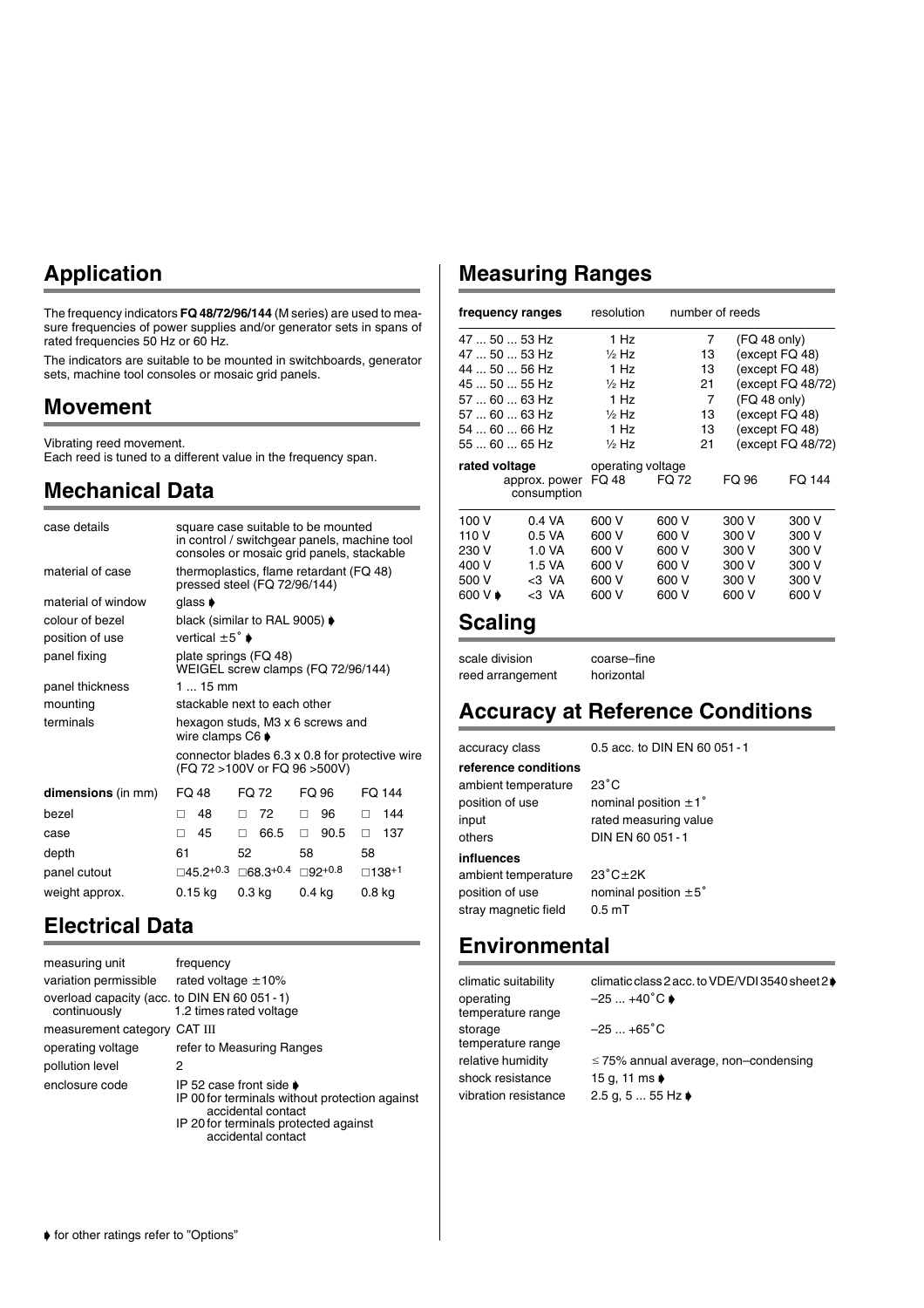

# Data Sheet MSeries

# **Frequency Meters with Vibrating Reed Movement**

### **Rules and Standards**

| DIN 43718             | Measurement and control; front-frames and<br>frontpanels of measurement and control<br>equipment; principal dimensions   |
|-----------------------|--------------------------------------------------------------------------------------------------------------------------|
| DIN 43 802            | Line scales and pointers for indicating<br>electrical measuring instruments;<br>general requirements                     |
| DIN 16 257            | Nominal positions and position symbols used<br>for measuring instruments                                                 |
| DIN EN 60 051         | Direct acting indicating analogue electrical<br>measuring instruments and their accessories                              |
| $-1$                  | Part 1: Definitions and general requirements<br>common to all parts                                                      |
| -4                    | Part 4: Special requirements for frequency<br>meters                                                                     |
| -9                    | Part 9: Recommended test methods                                                                                         |
| DIN EN 60 529         | Enclosure codes by housings (IP-code)                                                                                    |
| DIN FN 61 010         | Safety requirements for electrical measuring,<br>control and laboratory equipment                                        |
| $-1$                  | Part 1: General requirements                                                                                             |
|                       | -2-030 Part2-030: Particular requirements for testing<br>and measuring circuits                                          |
| DIN EN 61 326-1       | Electrical equipment for measurement, con-<br>trol and laboratory use - EMC requirements<br>Part 1: General requirements |
| <b>DIN IEC 61 554</b> | Panel mounted equipment -<br>Electrical measuring instruments -<br>Dimensions for panel mounting                         |
| VDE/VDI 3540 sheet 2  | Reliability of measuring and control<br>equipment (classification of climates)                                           |

# **Options**

#### **case**

| window                              | non-glaring glass                                                                |
|-------------------------------------|----------------------------------------------------------------------------------|
| colour of bezel                     | gray (similar to RAL 7037)                                                       |
| position of use                     | to be specified 15°165°                                                          |
| increased mechanical<br>loads       | shock 30 g, 11 ms<br>vibration 5 g, 5  55 Hz                                     |
| climatic suitability                | limited use in the tropics climatic class 3<br>according to VDE/VDI 3540 sheet 2 |
| with operating<br>temperature range | $-10+55^{\circ}$ C                                                               |
| marine application                  | non-certified                                                                    |
| enclosure code                      | IP 54 splash-water protected front                                               |
| dial                                |                                                                                  |
| additional lettering                | to be specified e.g. "generator"                                                 |
| additional figuring                 | to be specified                                                                  |
| coloured marks                      | red, green or blue for important scale values                                    |
| coloured sector                     | red, green or blue within scale division                                         |
| logo on the dial                    | none or to be specified                                                          |
| measuring ranges                    |                                                                                  |
| rated voltage                       | from 57.7 V up to 600 V on request                                               |
| accessories                         |                                                                                  |

#### **measuring ranges**

#### **accessories**

projection mounting outfit

terminal protection against accidental contact full–sized rear cover or protective sleeves SW6 terminals connector blades 6.3 x 0.8

#### **Connections**



#### **Dimensions**



| $dimensions$ $(in \, mm)$ $FQ$ 48 |    | <b>FQ 72</b> | FQ 96 | FQ 144 |
|-----------------------------------|----|--------------|-------|--------|
|                                   | 48 | 72.          | 96.   | 144    |
|                                   | 45 | 66.5         | 90.5  | 137    |
|                                   | 61 | 52           | 58.   | 58     |